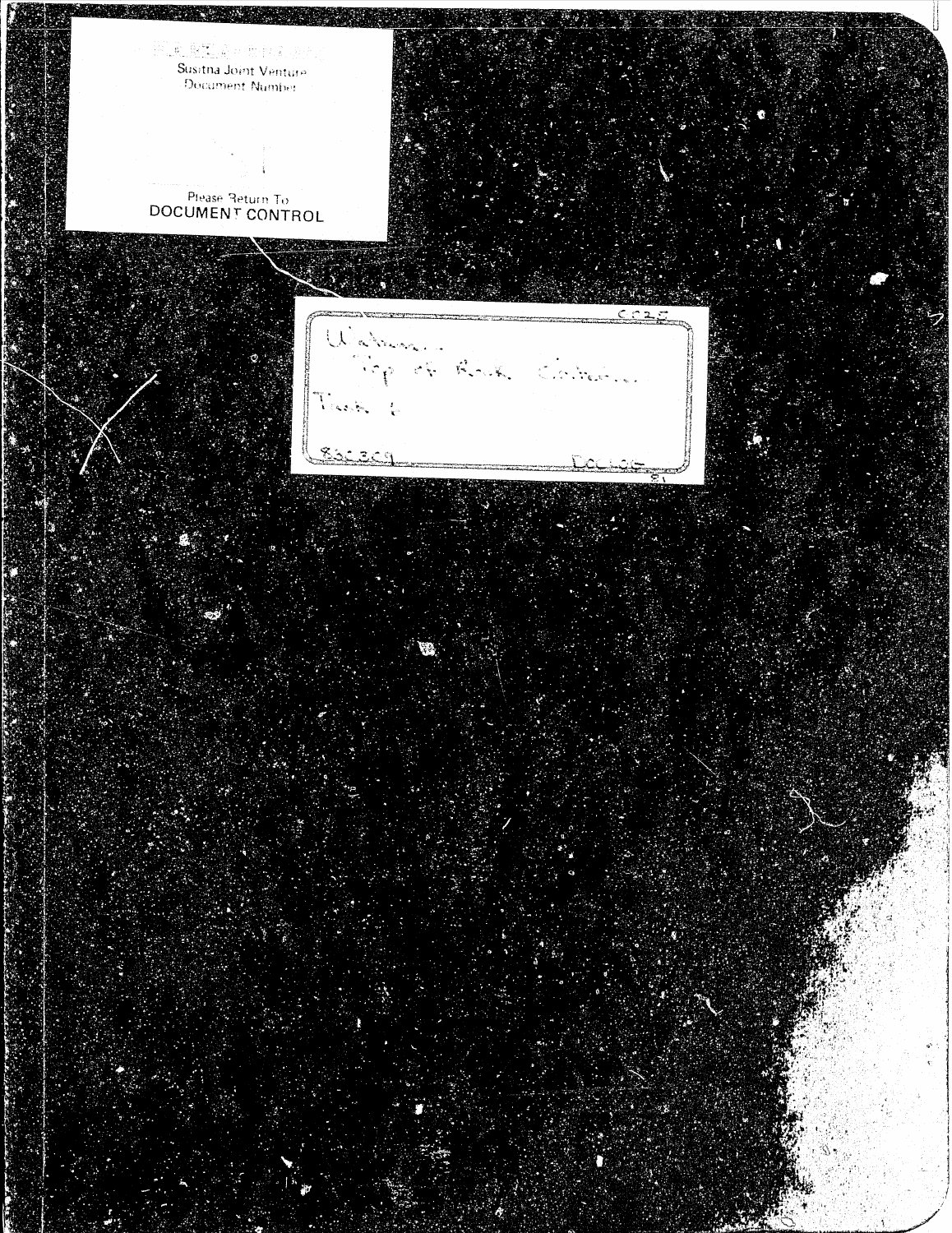|                                                           | lation Cover Sheet                                                             | PROJECT No. P5700.06<br>FILE No. $8500 - 14.06.09$<br>SERIAL No. 0025. |
|-----------------------------------------------------------|--------------------------------------------------------------------------------|------------------------------------------------------------------------|
|                                                           | HYBRO ELECTRIC PROJECT                                                         |                                                                        |
|                                                           | ALASKA POWER AUTHORITY                                                         |                                                                        |
| DEPARTMENT                                                |                                                                                |                                                                        |
| (ALCULATIONS FOR:                                         |                                                                                | $\theta$ .                                                             |
|                                                           |                                                                                |                                                                        |
| ORIGINAL BY $\lambda$ . DUNCAPE R N.OOWN                  |                                                                                | $\frac{1812}{428}$ , $\frac{1}{24}$ , $\frac{1}{28}$                   |
| CHECKED BY                                                | DATE                                                                           |                                                                        |
| REV No.<br><b>BY</b><br>Z See 1982 Supplement             | <b>DATE</b><br>Superceded top-of-voork my-11<br>$\mathcal{L}$<br>$\mathcal{L}$ | <b>CHECKED</b><br>DATE                                                 |
|                                                           |                                                                                |                                                                        |
|                                                           |                                                                                |                                                                        |
| $CRITEC)$ $A - LCD$                                       | 2 PACES<br>REVISED (RETURNED) 2 PAGES<br>MEMO TO R.IBBOTSON 5 PALES            | APPROVED BY                                                            |
|                                                           | 9 PALES TOTAL.                                                                 |                                                                        |
|                                                           | TOP OF ROCK MAP SUPERCEDED SEE AROUP                                           | PROFESSIONAL ENGINEERS<br><b>SEAL</b>                                  |
| ORIGINAL COPIES PLACED IN MAIN FILE ON CLOSURE OF PROJECT |                                                                                | DATE $Z/2\theta$ /83                                                   |

 $\hat{b}$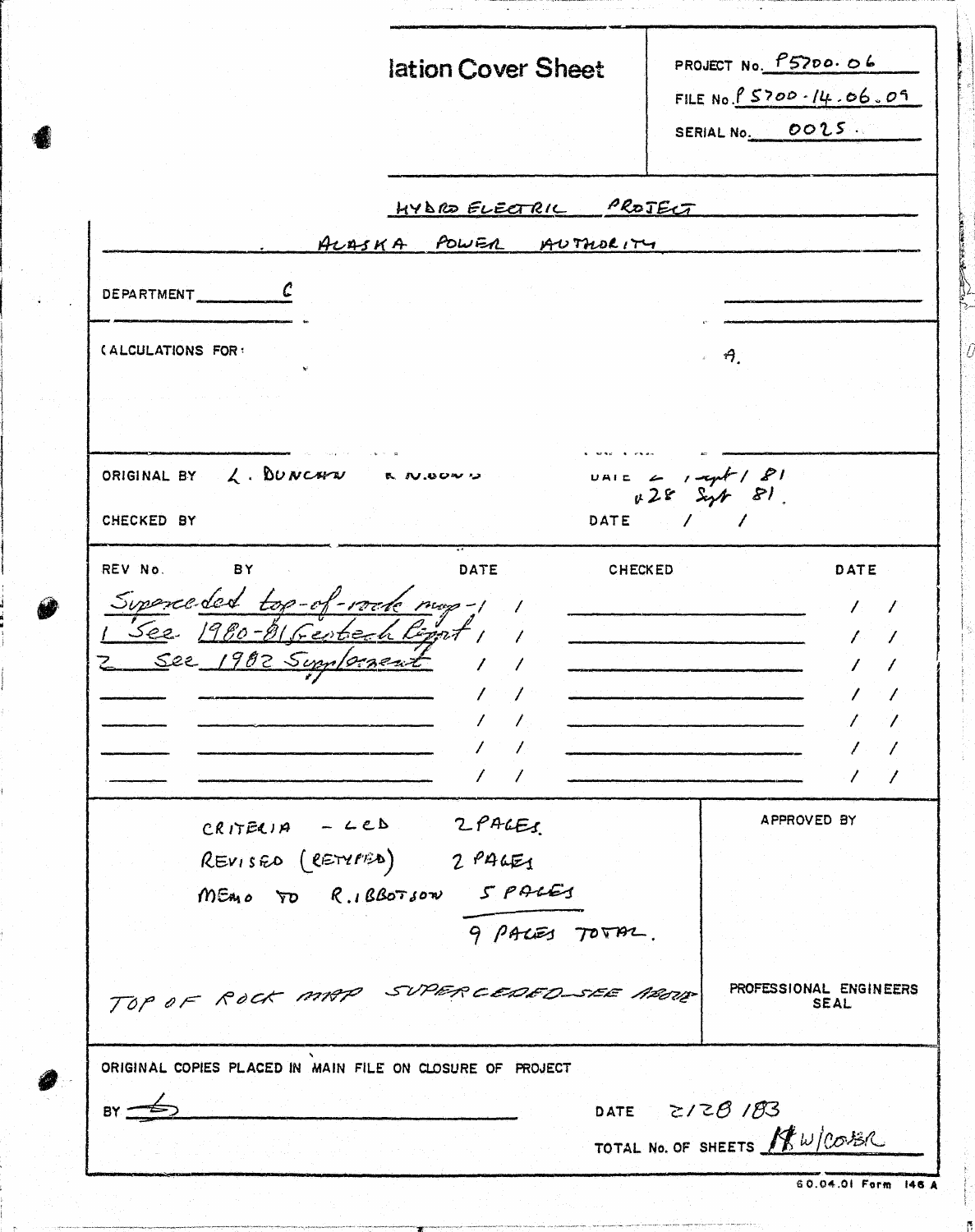

- $\delta_4$  Order of quality of data:
	- 1) drill holes;

I

i<br>Indonésia<br>Indonésia I

I, I' !

i<br>Indonesia<br>Indonesia !

Language

- 2) mapped outcrops;
- 3) seismic lines;
- 4) inferred geologic features;
- 5) topographic expressions.

The above data applied to the topography of the base maps Interpretations were made, where data could be extrapolated to construct top-of-rock contours. Using borehole plots and outcrops, segments were constructed to show general

- $100$  ft contours. Using seismic line data, extensions were then made. Final connection of contours was made by comparing the inferred geology (shear zones, sound rock areas) with local topography at nearby known locations. The results were contours drawn from known bedrock locations to adjacent spots, assuming:
	- 1) vjrtually all outcrops have been located;
	- 2) areas of no observed outcrop have deeper overburden;
	- 3) shear zones will have deeper erosion, hence deeper overburden;
	- 4) toprgraphic "swales" and "guts" except where bedrock is exposed have deeper overburden that adjacent "knobs" and "ridges".

Application of these assumptions was modified in four cases:

- 1) Left abutment, upstream of axis, gut that passes south through DH-25. Because of the depth of glaciofluvial or till material encountered in the hole and because of observed deep alluvial and boulder deposits at the break in slope, the topographic feature was inferred to be an infilled gully.
- 2) *<sup>e</sup>*Left abutment downstream of dam, vicinity of plungspool area. Due to observed deep talus material, the topographic basin was inferred to be an eroded gully later filled with talus and till. This interpretation is reasonable in addition because a set of significant shear zones (North South and 300° sets) intersect in the area and would probably have been much more readily eroded.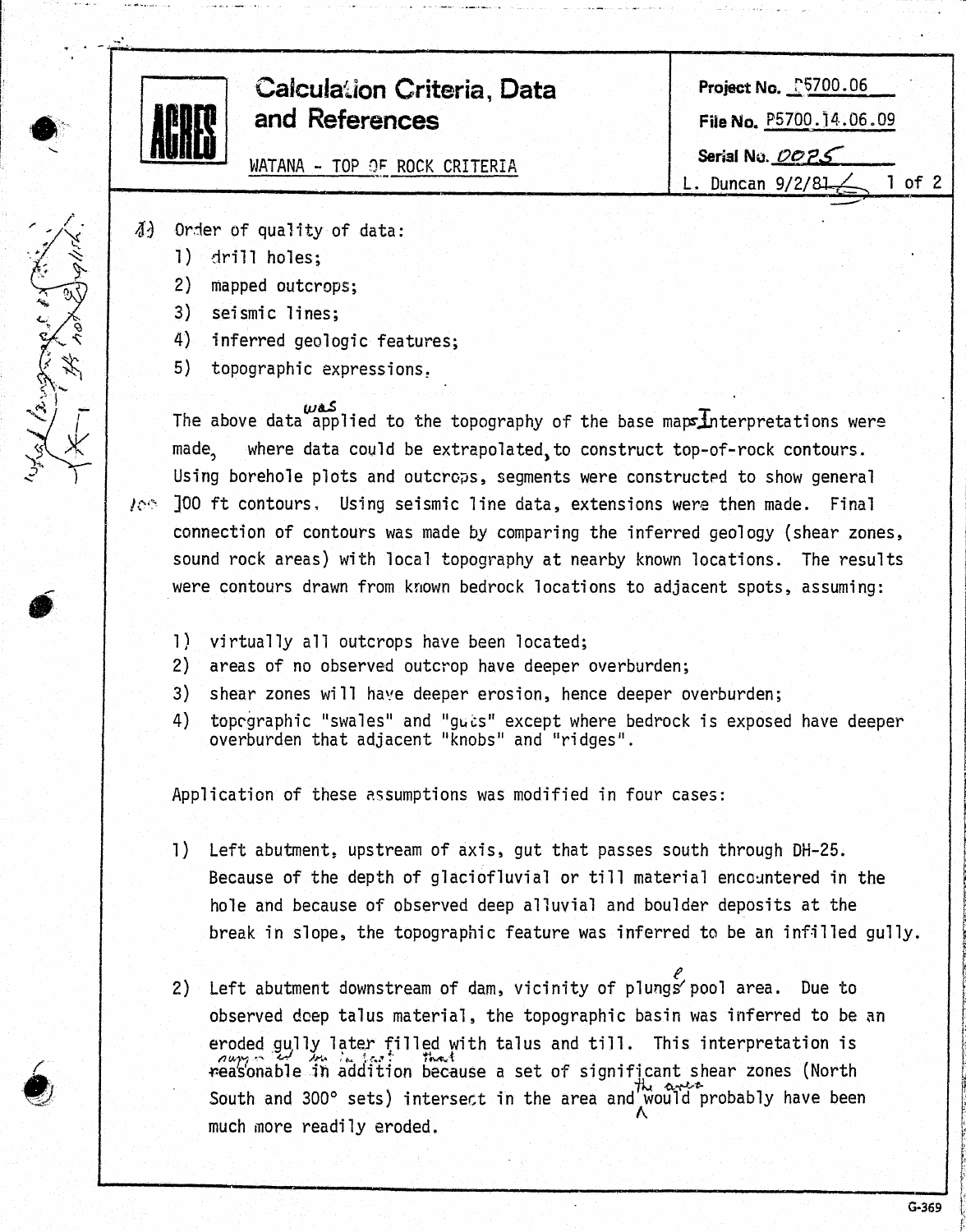| <b>Calculation Criteria, Data</b><br>ACARES<br>and References | Project No. P5700.06<br>File No. P5700.14.06.09 |
|---------------------------------------------------------------|-------------------------------------------------|
| WATANA - TOP OF ROCK CRITERIA                                 | Serial No. 0025<br>$Duncan \leq$<br>$2$ of $2$  |

- 3) SW-2, north abutment,  $\beta$  ecause BH- $\gamma$  encountered rock at the intersection of SW-2 and SL-80-2 at about 19 ft in depth, the 6030 fps zone on SW-2 was inferred to be rock at all points.
- 4) The river seismic lines run off the ice in the spring of 1981 did not provide good top-of-rock interpretation. The 12,000 and 14,000 fps zones in SL-81-4 and SL-81-5 are probably rock, but to be conservative the assumption is being made at this time that they are talus or frozen alluvium. The resultant bedrock elevation of 1355-1370 ft does compare moderately well with the downstream dril1hole elevation of 1380-1400 ft for top of rock. However, Line SL-81-6 does not compare comparably so this line was thrown out and 1360 was taken as assumed bedrock low in the channel. This may very well be some 20 ft on the conservative side but avoids the unjustified assumption that the four boreholes to rock did indeed hit the deepest bedrock elevations .

The first two and fourth deviations mentioned above represent conservative . assumptions to preclude introducing major changes in arrangement configuration at a later date should these features be proven to exist. The third case represents a reasonable correction of the seismic line information based on numerous outcrops and the borehole BH-1.

 $\bullet$ 

 $-$  -,  $\mathcal{F}$  .

!

the first contact t 1 i f

**the company** for a project of the context of the context of the context of the context of the context of the context of the context of the context of the context of the context of the context of the context of the context of the contex

the company *p*  **the official company** 

f

~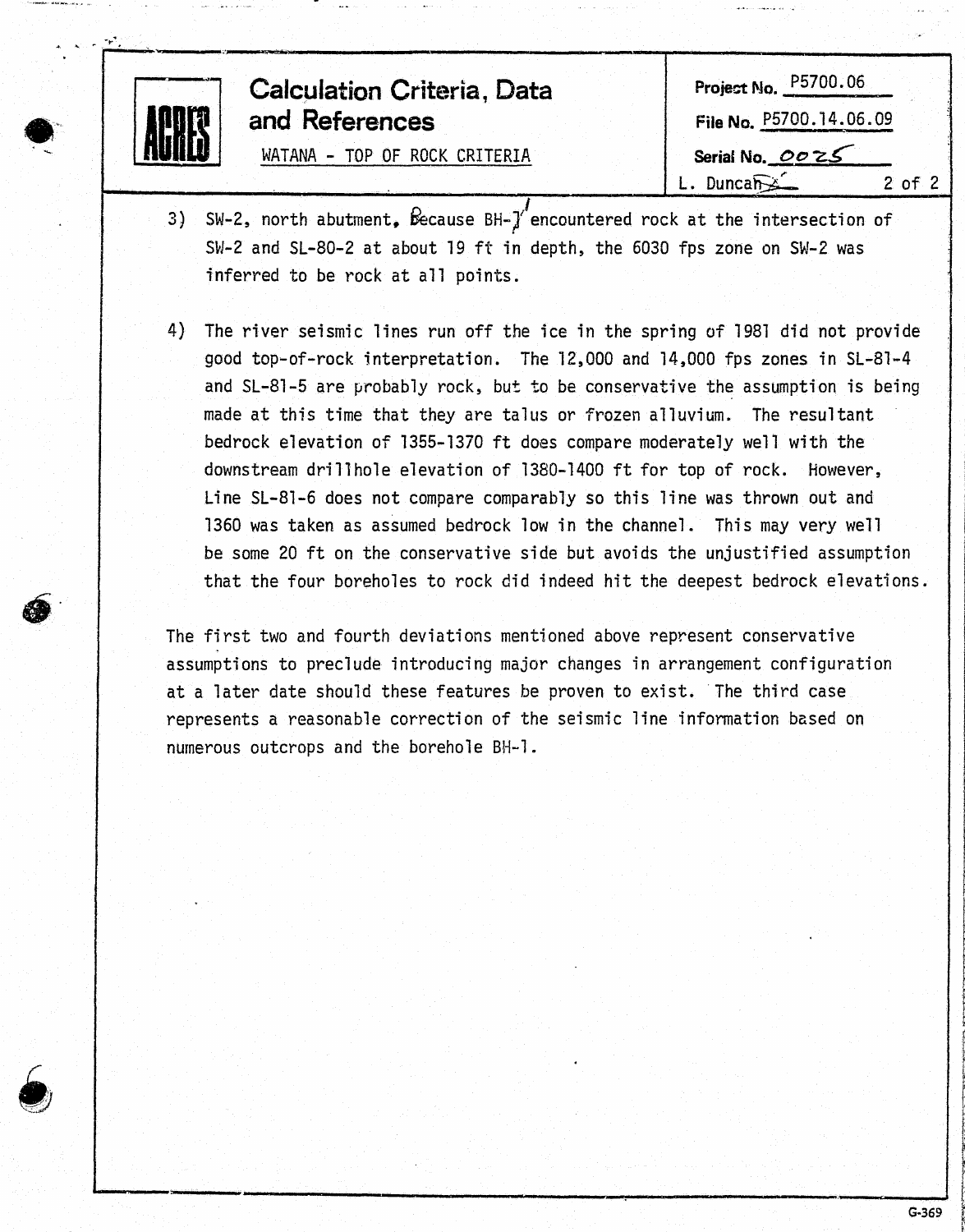# WATANA - TOP OF ROCK CRITERIA

Order of quality of data:

1) drill holes;

·,~ ...... \_\_\_ " \_\_\_ .. , .......... \_ .. \_

 $\ddot{\cdot}$ 

- 2) mapped outcrops;<br>3) seismic lines:
- seismic lines;
- 4) inferred geologic features;
- 5) topographic expressions.

The above data was applied to the topography of the base maps. Interpre- tations were made, where data could be extrapolated, to construct top-of- rock contours. Using borehole plots and outcrops, segments were constructed to show general 100 ft contours.. Using seismic line data, extensions were then made. Final connection of contours was made ', comparing the inferred geology (shear zones, sound rock areas) with .ocal topography at nearby known locations. The results were centours drawn from known bedrock locations to adjacent spots assuming:

- 1) virtually all outcrops have been located;
- 2) areas of no observed outcrop have deeper oyerburden;
- 3) shear zones will have deeper erosion, hence, deeper overburden;
- 4) topographic "swales" and "guts" except where bedrock is expcsed have deeper overburden that adjacent "knobs" and "ridges".

Application of these assumptions was modified in four cases:

- 1) Left abutment, upstream of axis, gut that passes south through DH-25. Because of the depth of glaciofluvial or till material encountered in the hole and because of observed deep alluvial and boulder deposits at the break in slope, the topographic feature was inferred to be an infi11ed gul1y.
- 2) Lef:; abutment downstream of dam, vicinity of plunge pool area. Due to observed deep talus material, the topographic basin was inferred to be an eroded gully later filled with talus and till. This interpretation is supported by the fact that a set of significant shear zones (north south and 300° sets) intersect in the area and the area would probably have been much more readily eroded.
- 3) SW-2, north abutment. Because BH-1 encountered rock at the intersection of SW-2 and SL-80-2 at about 19 ft in depth, the 6030 fps zone on SW-2 was inferred to be rock at all points.
- 4) The river seismic lines run off the ice in the spring of 1981 did not provide good top-of-rock interpretation. The 12,000 and 14,000 fps zones in SL-81-4 and SL-81-5 are probably rock, but to be conservative, the assumption is being made at this time that they are talus or frozen a11uvium. The resultant bedrock elevation of 1355-1370 ft does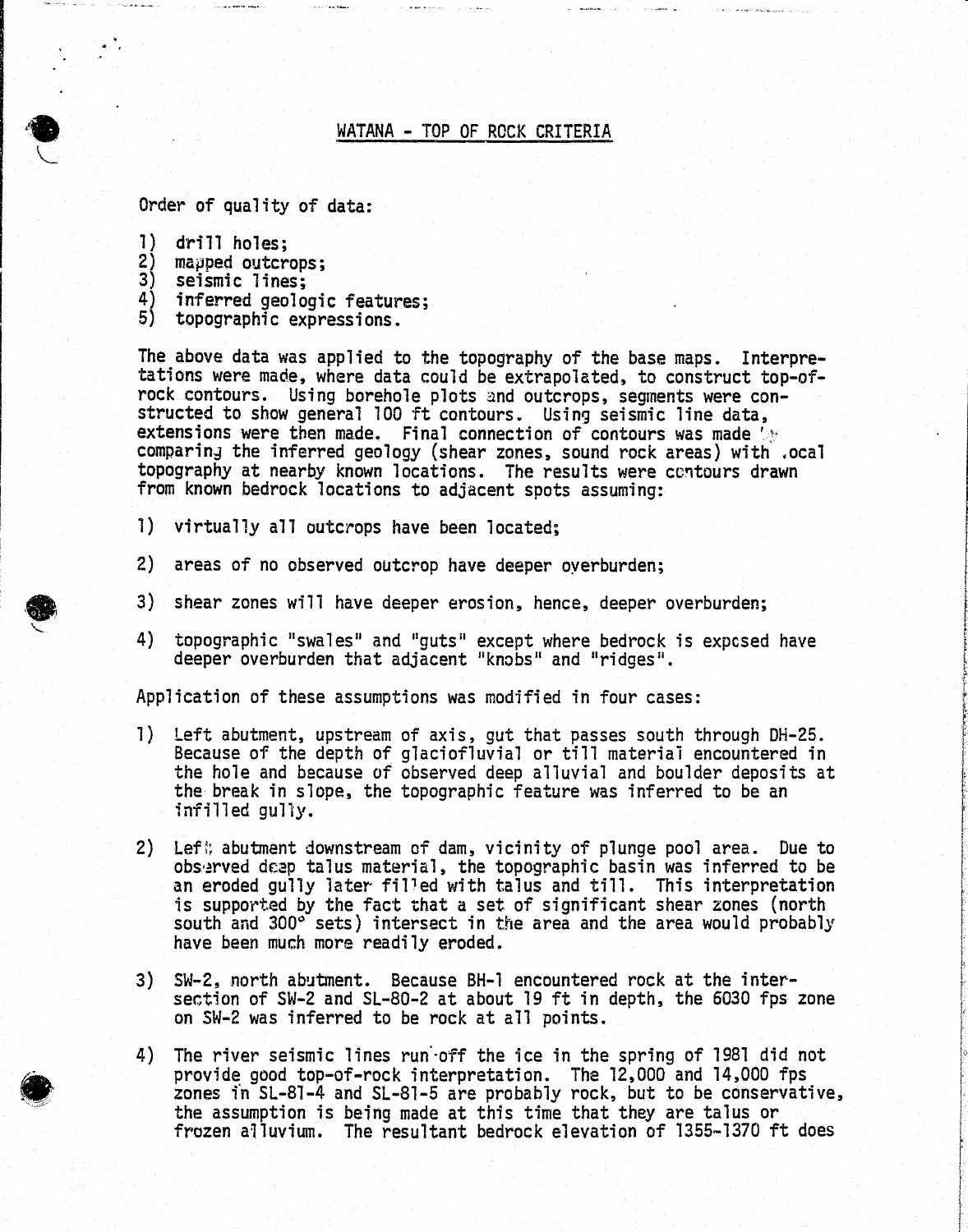compare moderately well with the downstream drillhole elevation of<br>1380-1400 ft for top of rock. However, Line SL-81-6 does not compare comparable so this line was thrown out and 1360 was taken as assumed bedrock low in the channel. This may very well be some 20 ft on the conservative side but avoids the unjustified assumption that the four boreholes to rock did indeed hit the deepest bedrock elevations.

.. .

 $\bullet$ 

The first two and fourth deviations mentioned above represent conservative assumptions to preclude introducing major changes in arrangement configuration at a later date should these features be proven to exist. The third case represents a reasonable correction of the seismic line information based on numerous outcrops and the Borehole BH-1 •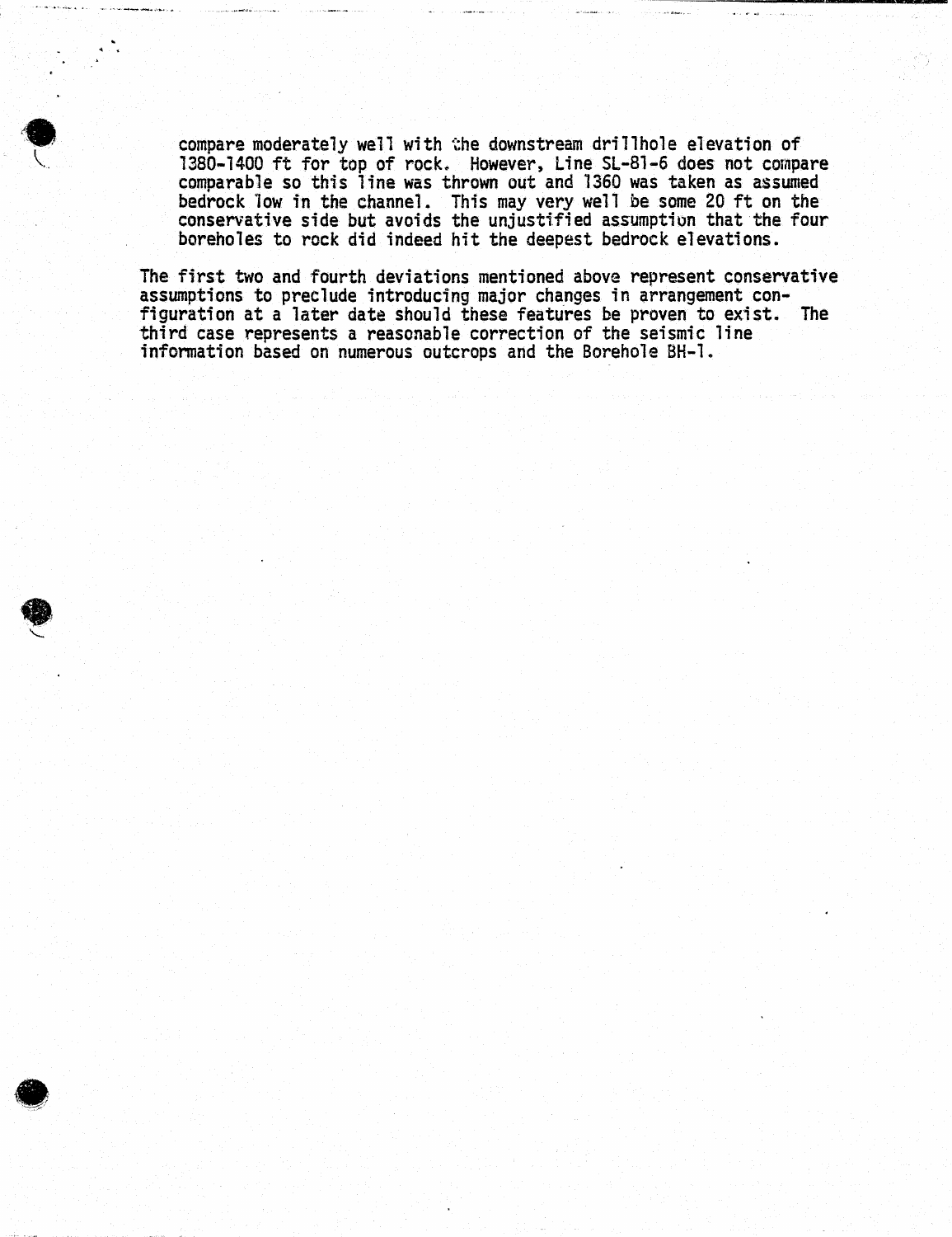R.K. Ibbotson

 $\Rightarrow$  N. Bond

September 21, 19R1 P5700.14.06.09

Susitna Hydroelectric Project<br>Watana Dam Foundation-Escavation

This memo sets out the depth of excavation to be used for estimating purposes.

The depths have been largely based on borehole logs (summary attached) with additional information from seismic lines, rock outcrops, photographs, and field observations by geologists.

An appendix is attached g1v1ng further criteria used to estimate the elevation of the top of rock 1n certain areas of the site.

Overburden

 $\bullet$ 

,.

The foundation can be divided into two areas:

 $a)$  Riverble

Depth **to** bedrock in four boreholes in the river ranged from 44 ft to 78 ft. The information available is limited, and for estimating purpost.s, the average thickness of overburden should be taken as 78 ft, the maximum observed in the boreholes ..

# b) Abutments

The depths to rock in 12 boreholes ranged from 3.5 ft to  $.5$  ft, averaging 9 ft. However, considering the results of the seismic surveys and the distribution of the boreholes, 15 ft is a more reasonable estimate.

The weighted average over the whole foundation area is 20 ft.

For estimating purposes, it is understood that the volume of overburden material to be removed will be calculated from the "Preliminary Top of Rock Contour Map" September 3, 1981, and topographic maps.

### Foundation For Core and Filters

The core and filters shall be founded on sound, competent, unweathered rock. A11 rock which has weathered to the extent that the rock mass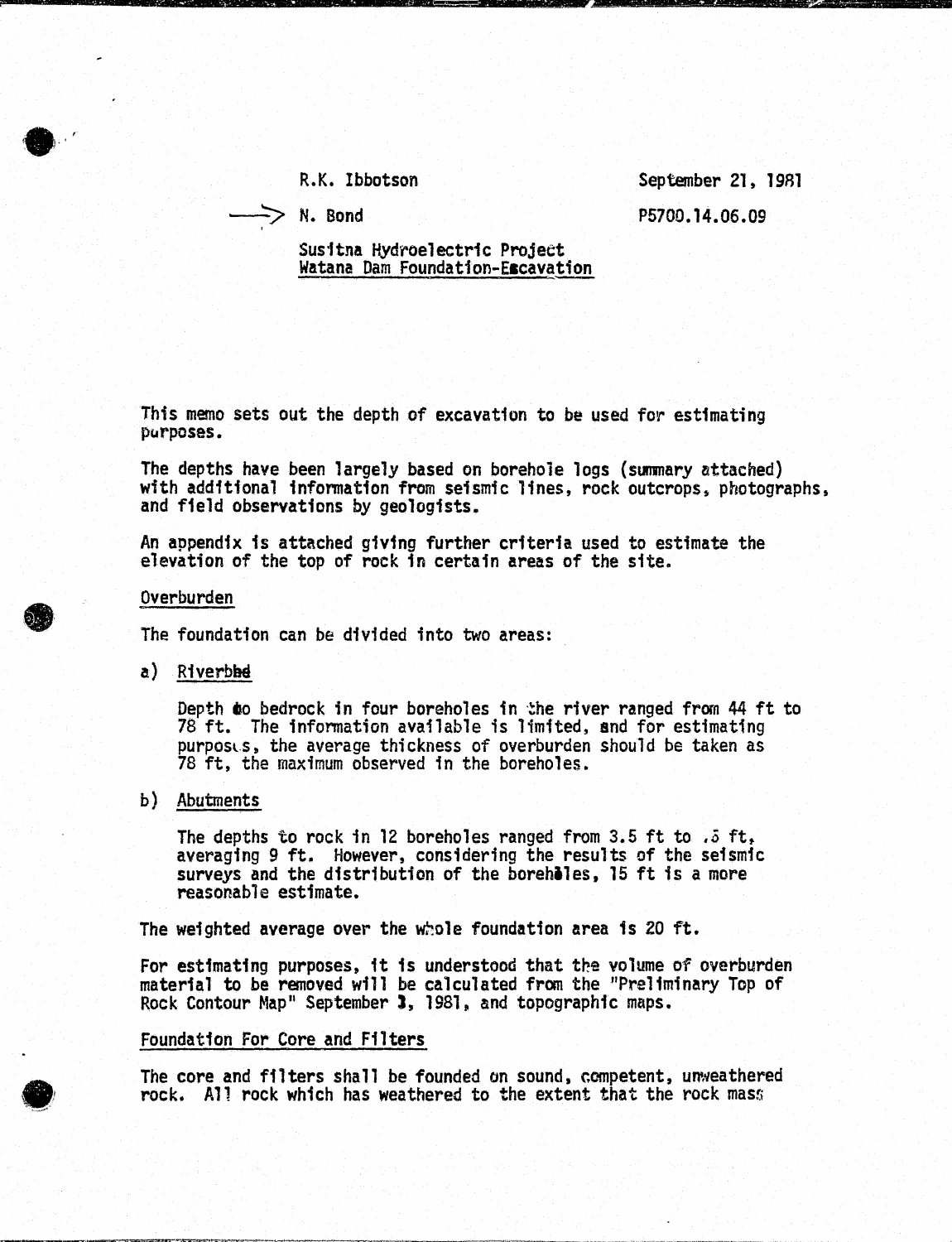······,  $\alpha$  . The set of  $\alpha$ . •'

**9** 

R.K. Ibbotson September 21, 1981  $-2$ 

;

permeability and compressfbi11ty have bean adversely affected shall be excavated.

Closely spaced jointing wf11 not itself be a criteria for excavation. If the joints are tight and fresh, then excavation will not be required. Joints which are only stained will not be considered as weathered.

Information from 15 boreholes indicates an average depth of weathered rock of 30 ft with depths ranging from zero to 9 ft (see attached borehole data).

Aditional excavation of sound rock may be required to form a regular<br>roundation surface on which the core may be well compacted. There is insufficient information at present to assess the degree of irregularity of the foundation. Observations of rock outcrops suggests the foundation surface will be rugged and trimming will be required.

It is proposed, therefore, that a further 10 ft of rock excavation be allowed to cover this requirement and as a further contingency because of the limited data available.

The total rock excavation depth in the core area should, therefore, be taken as 40 ft for present estimating purposes.

It must be emphasized that this is an average figure, and the actual excavation may vary from 5 ft to 65 ft or more.

Weathered joints and shears may extend under the foundation to considerable depths. In such cases where it is impracticable and/or uneconomic to excavate all weathered and sheared material, these zones will be locally excavaeed to a shallow depth backfilled with concrete and. if necessary, grouted~

It is expected that after excavation of the weathered rock, the exposed rock foundation will contain jointing which w111 require consolidation grouting. Provision has been made for consolidation grouting to a depth of 30 ft over the area of the core and filter/rock contact.

#### Rock Excavation Under the Rockfill Shells

The rockfill shells shall be founded on competent rock. This will require the removal of overburden and rippable rock.

Heavily jointed and fractured rock need not be excavated unless there fs a substantial amount of joint in-fill material which could be washed out and cause the rock to become unstable or *dive* rise to settlement of the rock surface.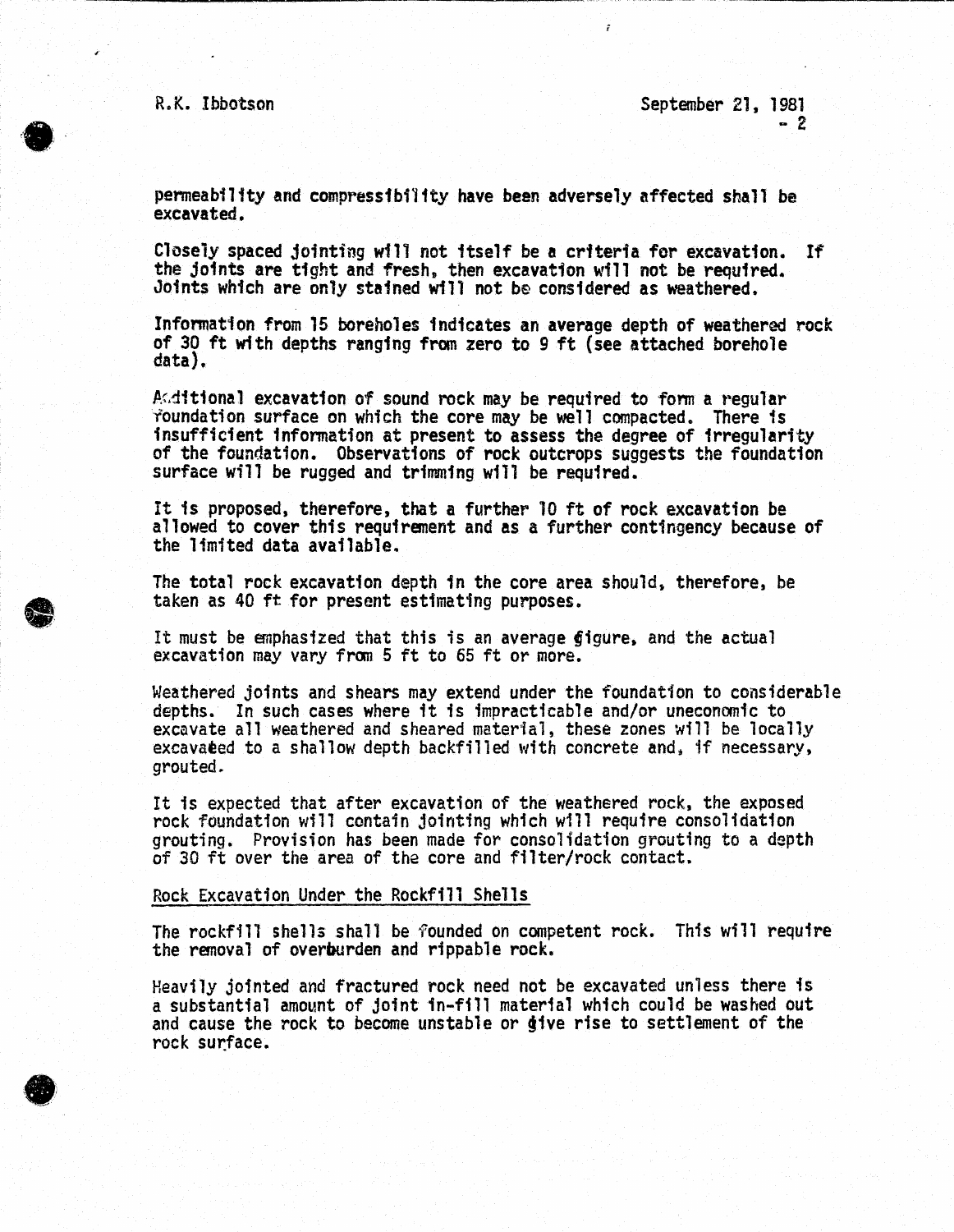R.K. Ibbotson September 21, 1981  $-3$ 

Steep slopes will be required to be trimmed and a regular rock surface formed for placement ff the rockfill.

This excavation under the rockf111 shells 1s expected to total 10 ft average depth over the whole shell foundation area.



 $\bullet$ 

 $N$  Ki Jan /

N. Bond

NB:ccv

cc: D. Meilhede Geotech file copy cird: l. Duncan

K. White<br>R. Gorny R. Gorny N. Bond File

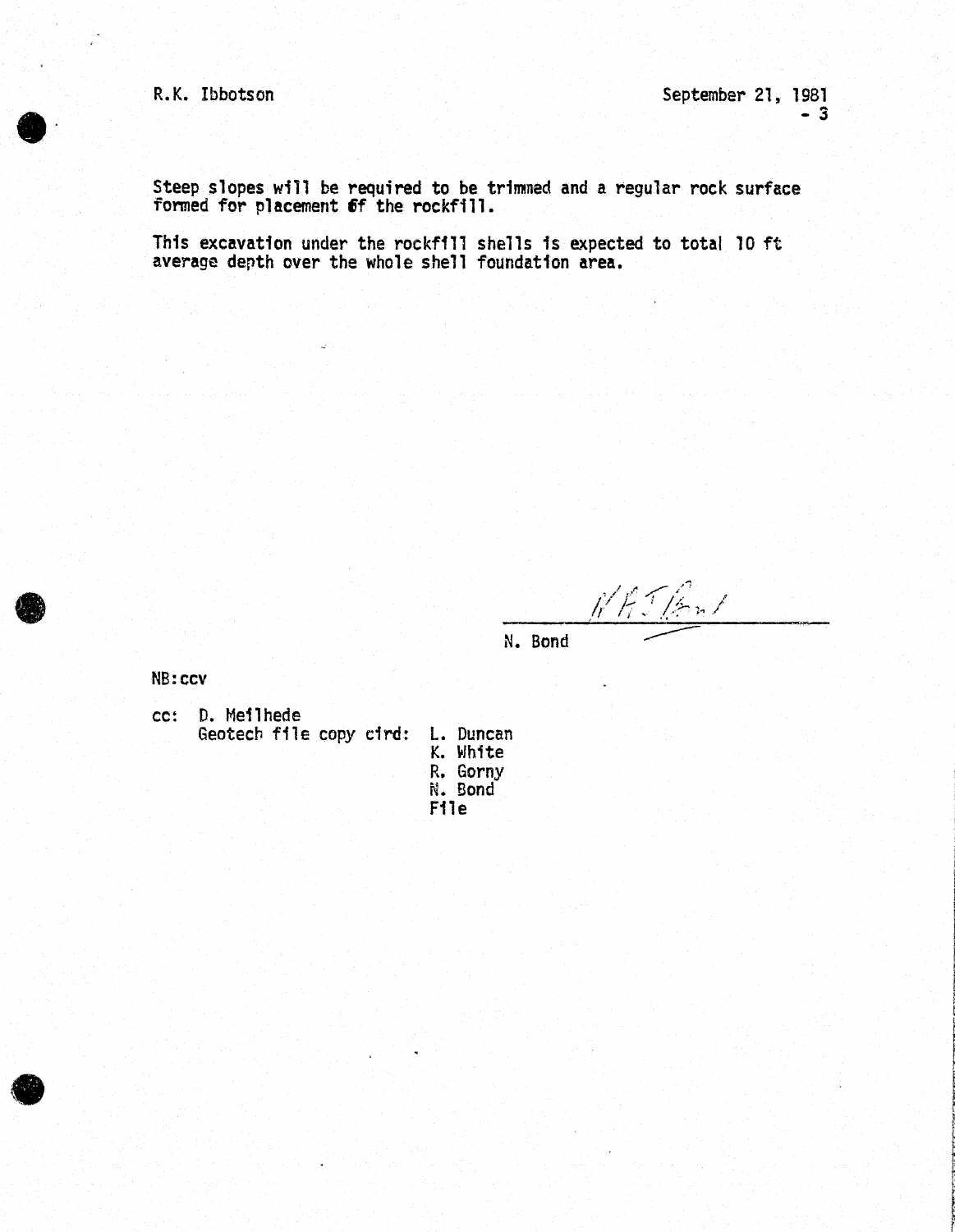# WATANA - TOP OF ROCK CRITERIA

Order of quality of data:

- $1)$  drill holes;
- 2) **sapped outcrops;**
- 3) seismic lines;

0

•

- 4) inferred geoloqic features;
- 5) topographic expressions.

The above data was applied to the topography of the base maps. Interpre-<br>tations were made, where data could be extrapolated, to construct top-of-<br>rock contours. Using borehole plots and outcrops, segments were constructed to show general 100 ft contours. Using seismic line data,<br>extensions were then made. Final connection of contours was made by extensions were then made. Final connection of contours was made by<br>comparing the inferred geology (shear zones, sound rock areas) with local topography at nearby known locations. The results were contours drawn from knovm bedrock locations to adjacent spots assuming:

- 1) virtually all outcrops have been located;
- 2) areas of no observed outcrop have deeper overburden;
- 3) shear zones will have deeper erosion, hence, deeper overburden;
- 4) topographic "swales" and "guts" except where bedrock is exposed have deeper overburden that adjacent "knobs" and "ridges".

Application of these assumptions was modified in four cases:

- 1) Left abutment, upstream of axis, gut that passes south through DH-25. Because of the depth of glaciofluvial or till material encountered in the hole and because of observed deep alluvial and boulder deposits at the break in slope, the topographic feature was inferred to be an infilled gully.
- 2) Left abutment downstream of dam, vicinity of plunge pool area. Due to observed deep talus material, the topographic basin was inferred to be an eroded gully later filled with talus and till. This interpretation is supported by the fact that a set of significant shear zones (north, south and 300° sets) intersect in the area and the area would probably have been much more readily eroded.
- 3) SH-2, north abutment. Because BH-1 encountered rock at the intersection of SW-2 and SL-80-2 at about 19 ft in depth, the 6030 fps zone on SW-2 was inferred to be rock at all points.
- 4) The river seismic lines run off the ice in the spring of 1981 did not provide good top-of-rock interpretation. The 12,000 and 14,000 fps zones in SL-81-4 and SL-81-5 are probably rock, but to be conservative, the assumption is being made at this time that they are talus or frozen alluvium. The resultant bedrock elevation of 1355-1370 ft does